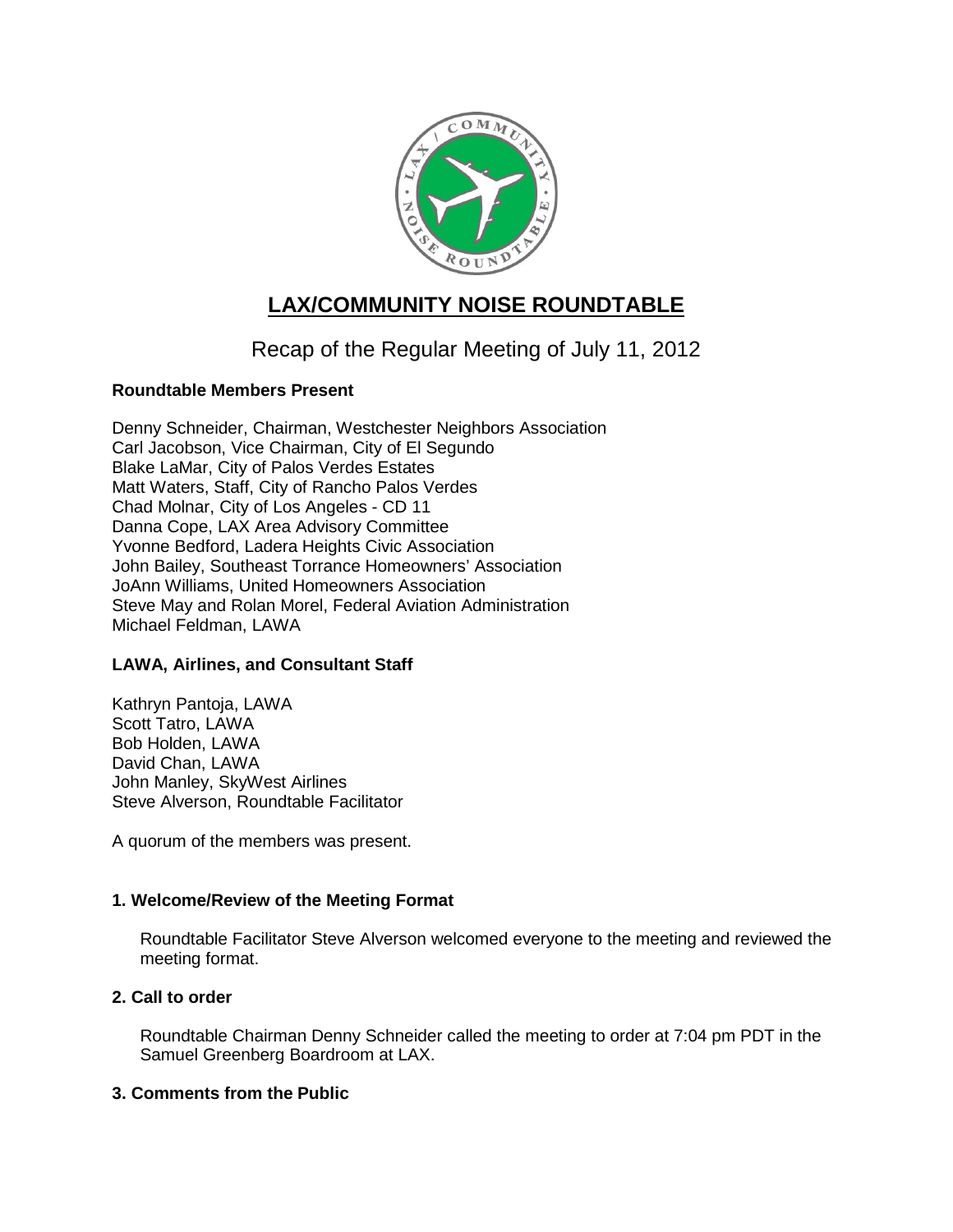Richard Root, a Torrance resident and member of the Torrance Helicopter Committee, informed the Roundtable that the Torrance Helicopter Committee had met with the FAA which had agreed to conduct a six-month test of revised helicopter arrival and departure routes. He also informed the Roundtable of an upcoming helicopter noise meeting arranged by Congressman Howard Berman that is tentatively scheduled for August 6<sup>th</sup> or August 8<sup>th</sup>. The meeting location and time have not yet been established, although it is likely to be held in the Valley near Van Nuys Airport. He concluded his comments by thanking the Roundtable for doing an outstanding job. There were no other people wishing make public comment, so Chairman Schneider closed the public comment period.

## **4. Election of Roundtable Officers for Two-Year Terms**

Chairman Schneider asked Member Danna Cope to serve as Nomination Chair during the officer elections. Member Cope led the Roundtable members through the Roundtable Officers Election Process. Member Cope noted that there was only one candidate for each of the two open seats. She explained that she would entertain motions for nominations from the floor. She provided three opportunities for nominations for each position. There were no additional nominations. At the Nomination Chair's request, Member Blake LaMar made a motion to re-elect Chairman Schneider and Vice Chairman Jacobson by acclamation. The motion was seconded by member Yvonne Bedford and carried unanimously.

### **5. Work Program Item C6 – Review/Suggest ACRP FY2013 Problem Statements for Research Consideration**

Roundtable Facilitator Steve Alverson reviewed five Problem Statements related to noise research that were submitted to the Airport Cooperative Research Program (ACRP) for consideration for inclusion in the Fiscal Year 2013 research projects. Steve indicated that the ACRP Review Panel selected only one of the five for funding. However, Steve felt as though two of the five deserved funding including the one recommended by ACRP.

Steve reviewed all five proposals. Two were related to sound insulation program guidance, one was related to associating human annoyance to repetitive low-noise level overflights, another examined the development of a multimodal noise model, and the last sought to provide guidance on helicopter noise modeling. Steve recommended that the Roundtable forward a letter to the ACRP Oversight Committee supporting the multimodal noise model and the helicopter noise modeling guidance problem statements for research consideration.

LAWA staff member Scott Tatro indicated that he served as a member of ACRP's Problem Statement Review Panel, so he was intimately familiar with each of the Problem Statements. While he supported the development of helicopter noise modeling guidance, he did not support the development of the multimodal noise modeling tool because it seems better suited to an agency like the FAA that could maintain it. Scott explained that ACRP does not have the ability to support models once they are developed.

LAWA Member Michael Feldman asked Steve Alverson to briefly explain the content of FAA's anticipated Program Guidance Letter (PGL) on sound insulation programs. Steve explained that the FAA is expected to require that the interior noise levels of homes exceed 45 DNL (CNEL in California) in order to be eligible for sound insulation. If adopted by FAA, this requirement could reduce the number of eligible homes for FAA-funded sound insulation programs across the country. Scott Tatro added that FAA is proposing to take this approach to save money. He also said that LAWA, through its participation in the Airport Council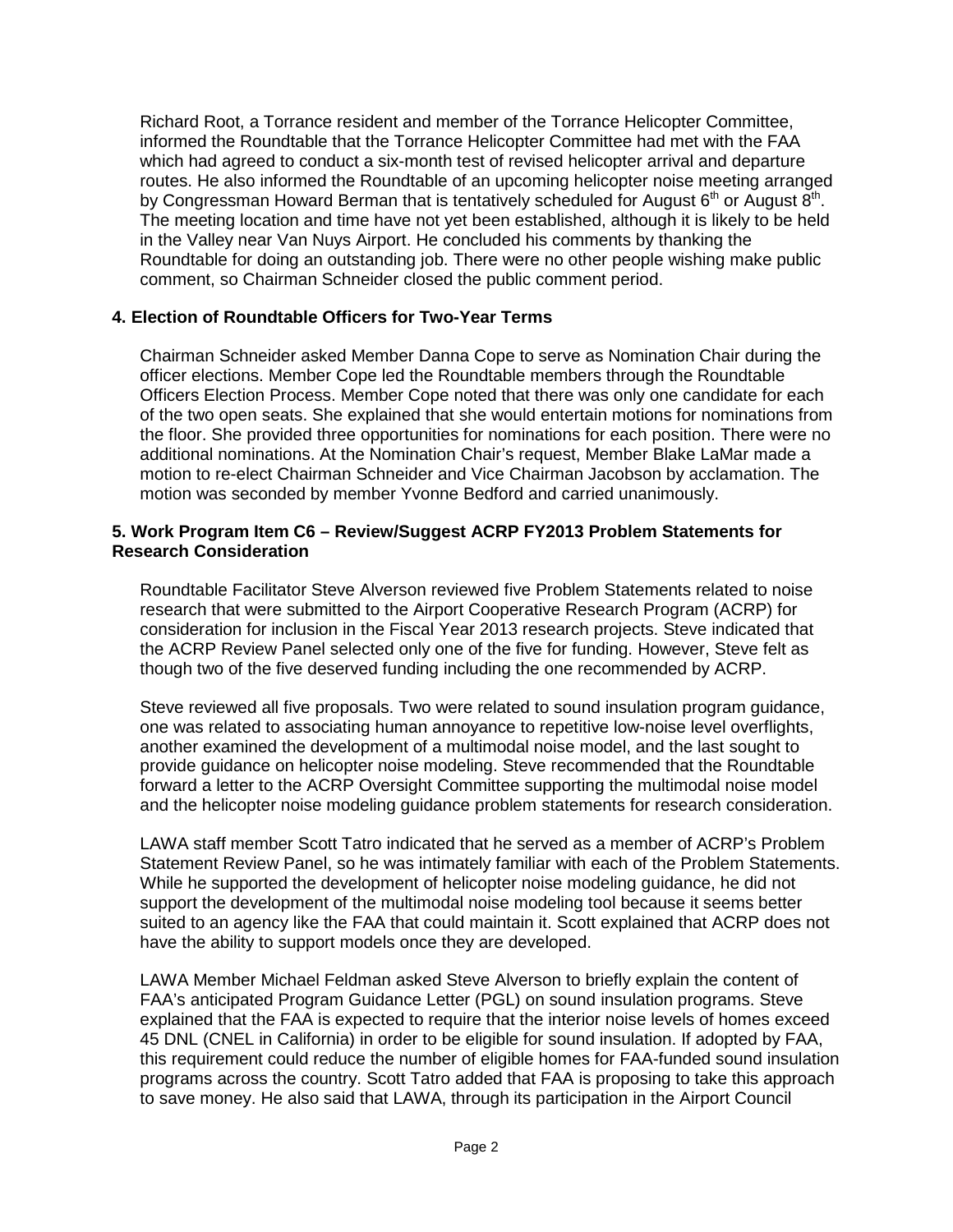International (ACI), is working to positively influence the contents of the PGL before it is published by FAA.

After a brief discussion of the problem statements, Vice Chairman Carl Jacobson moved that the Roundtable direct the Chair to develop a letter supporting the two Problem Statements as recommended by Steve Alverson. The motion was seconded by Member Blake LaMar and carried unanimously. Chairman Schneider signed the letter at the meeting for LAWA to forward to the ACRP Oversight Committee.

The complete presentation on the suggested ACRP problem statements can be found on the Roundtable webpage at [http://www.lawa.org/LAXNoiseRoundTable.aspx.](http://www.lawa.org/LAXNoiseRoundTable.aspx)

### **6. Windsor Hills Noise Investigation**

LAWA staff member David Chan reviewed the Windsor Hills noise investigation that LAWA conducted at the request of Member JoAnn Williams who represents the United Homeowners Association, which includes the area of Windsor Hills. Member Williams had provided LAWA with a list of specific dates and times of aircraft noise events that the Windsor Hills community found disturbing. This information allowed LAWA to identify the aircraft operations that were most likely to have caused the disturbances. LAWA's analysis revealed that slightly more than half (52%) of the noise concerns were caused by north arrivals with aircraft at 4,000 to 8,000 feet above mean sea level (MSL) just north of Windsor Hills. Aircraft on the Loop Departure, which are at an altitude of approximately 13,000 to 17,000 feet MSL, accounted for 20 percent of the Windsor Hills noise concerns. While aircraft on the Over Ocean approach during the hours of midnight to 6:30 am, which fly directly over Windsor Hills at approximately 8,000 – 9,000 feet MSL, accounted for eight percent of the noise concerns. The remaining noise incidents were small percentages of east departures, helicopters, general aviation aircraft, and short turns. David Chan observed that Windsor Hills' noise concerns were caused by a broad range of LAX operations.

Member Cope asked if noise measurements were made at the homes in Windsor Hills. David Chan explained that there are no noise monitoring terminals in Windsor Hills, so LAWA used flight track data to identify the operations of concern in Windsor Hills. Member Williams asked if there was anything that could be done to address Windsor Hills' noise concerns. David Chan explained that none of the flight procedures identified in the investigation had changed. However, operations at LAX have been increasing, which could explain why residents are noticing more overflights.

Member Williams thanked LAWA for a prompt and thorough study, but said it doesn't solve the problem. She said that aircraft noise occurs all hours of the day even in the early morning hours and suggested that noise monitoring might be appropriate. Chairman Schneider said that he did not believe that noise monitoring would answer any questions. It would just reaffirm what LAWA has already learned. She concluded by saying that LAWA's study did not provide her any comfort and did not resolve the issue.

Member Feldman suggested that aircraft noise may be more noticeable because operations at LAX have been increasing since reaching the lowest level of about 545,000 annual operations in 2009. He continued that 2011 annual operations at LAX were approximately 604,000. He concluded that the issue for Windsor Hills could be as basic as increased aircraft operations. Roundtable Facilitator Steve Alverson said that he has observed similar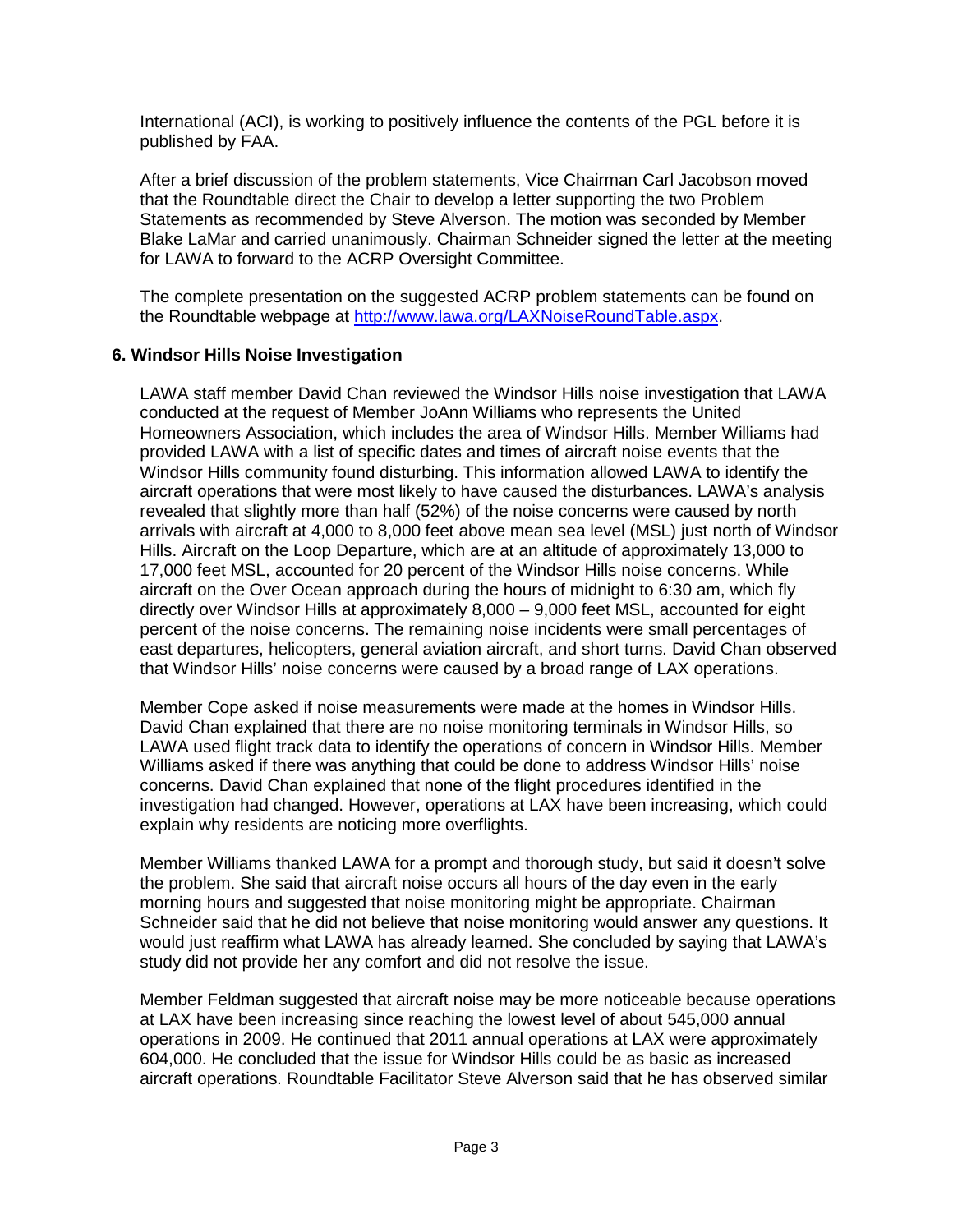concerns from residents near other airports including SFO expressing similar concerns as aircraft operations continue to rise.

Chairman Schneider said that the Roundtable had done what it could on this issue and suggested that the issue be worked offline now. Member Williams asked why Windsor Hills was left out of the of the sound insulation program. Chairman Schneider explained that while Windsor Hills' residents may be affected, they are not impacted according to federal regulations. Scott Tatro added that Windsor Hills is well outside the 65 CNEL standard to be eligible for sound insulation.

The complete presentation on the Windsor Hills noise investigation can be found on the Roundtable webpage at [http://www.lawa.org/LAXNoiseRoundTable.aspx.](http://www.lawa.aero/LAXNoiseRoundTable.aspx)

## **7. Statistical Update on Aircraft Operations**

LAWA staff member David Chan started off the statistical update by reviewing the overall trend of the total aircraft operations at LAX as the trend in total operations tends to correspond to changes in specific operations. David explained that overall operations at LAX reached a peak in 2000 prior to the events of 9/11. After 9/11, operations dropped dramatically in 2003 then briefly leveled off before falling to a record low in 2009. After 2009, operations have been trending upward slightly.

Chairman Schneider said that there appeared to be a discrepancy between the aircraft operations numbers in the statistical update and another report that LAWA has released. David Chan and Scott Tatro said that they would need to review the report Chairman Schneider was referring to see why there were differences.

The following summarizes the key points of the statistical update presentation.

## **Work Program Item A2: East Departures between 12 AM and 6:30 AM during Over-Ocean or West Operations**

**Description:** Aircraft departing to the east between Midnight and 6:30 a.m., when LAX is not in Easterly Operations, occurs when there are slight to mild easterly wind conditions that prompt heavy aircraft to take off to the east, into the wind, for climb performance and safety. This operation causes noise disturbances to communities especially during nighttime hours.

David reviewed the east departure statistics, which have shown a generally decreasing trend. During the past 12-month period, Qantas led all aircraft operators in east departures. David explained that Qantas operated the most B747 aircraft among the carriers at LAX, so it is not surprising to see that Qantas has the most east departures.

# **Work Program Item A3: Early Turn of Aircraft Departing to the West**

**Description:** Aircraft departing to the west that turn before reaching the shoreline fly over communities to the south and north of LAX causing noise disturbances.

David said that the early turns to the north peaked in 2005, then reached a low in 2009, and have been trending upward slightly since then. The trend reflects the change from turboprop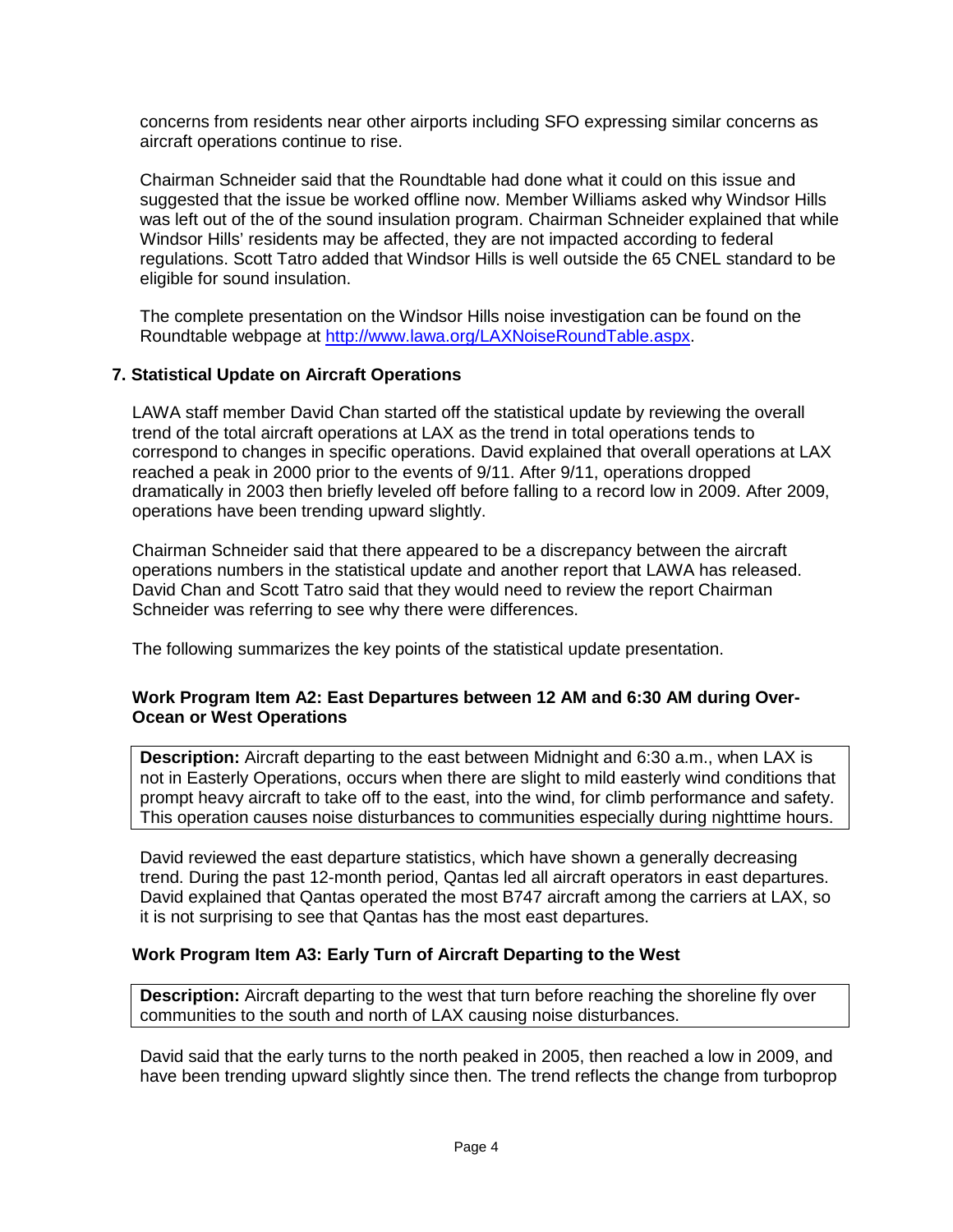aircraft to regional jets. David said that the current trend now shows turboprop operations are increasing. Turboprops dominate the early turns to the north.

David then explained that early turns to the south peaked in 2007 due to airfield construction and reached a low in 2010, but have been increasing since that time. David observed that that although jets have accounted for the larger share of south early turns since 2007, turboprops have drawn even with jets in 2011 as the overall turboprop traffic has increased at LAX.

Member Molnar suggested showing the early turn statistics as a percentage of total operations so the Roundtable could assess whether the early turns are getting worse or staying about the same. Scott Tatro said that LAWA used to report early turns as percentage, but the Roundtable had requested the absolute numbers.

David continued stating that SkyWest accounted for the majority of south early turns as it also has the highest number of departures compared to other air carriers. David explained that of the 45 early turns that LAWA investigated in May 2012, 27 were at the direction of FAA and 18 were pilot initiated.

David said since an airline representative is participating at tonight's meeting, he would like to engage him in a discussion to learn more about early turn operations from the pilot's perspective and to explore the possibility of reducing these operations.

David said LAWA noticed that when ATC directs the pilot to turn left at the LAX VOR, a lot of time the pilot turns before reaching the VOR. He wanted to find out how the pilot determines where the VOR is located. Mr. Manley said that the VOR is not in SkyWest's flight management system (FMS) and that pilots execute a turn on an assumed location. Member LaMar asked if the VOR could be inserted into the FMS. Mr. Manley said he would check. Mr. Manley added that without a concerted effort to fly straight, turboprops have a natural tendency to veer left.

David Chan asked how the pilots determine when their aircraft has reached the shoreline. Mr. Manley said by looking out the window on a visual flight rules day. FAA Air Traffic Control Tower representative Rolan Morel said that the majority of big turns are a result of needing to add separation between aircraft as well as unannounced go-arounds.

David Chan then asked FAA representative Rolan Morel to look into the possibility of having controllers not reference the LAX VOR when issuing turning instruction as it most likely causes aircraft to turn early and fly over the community. David suggested that controllers should reference the shoreline or the SMO VOR radial. Rolan said he would look into that possibility.

David asked Mr. Manley why a pilot would initiate an early turn even though ATC did not issue an instruction to turn. Mr. Manley said pilots would request an early turn if there were concerns about wake turbulence.

David mentioned that LAWA has increased its efforts on the Early Turn Notification Program. In the past, LAWA was sending the notification to aircraft operators on a monthly basis, but now LAWA is sending it to the airlines on a biweekly basis and GA operators on a weekly basis. These notifications are sent directly to the chief pilots via emails. Mr. Manley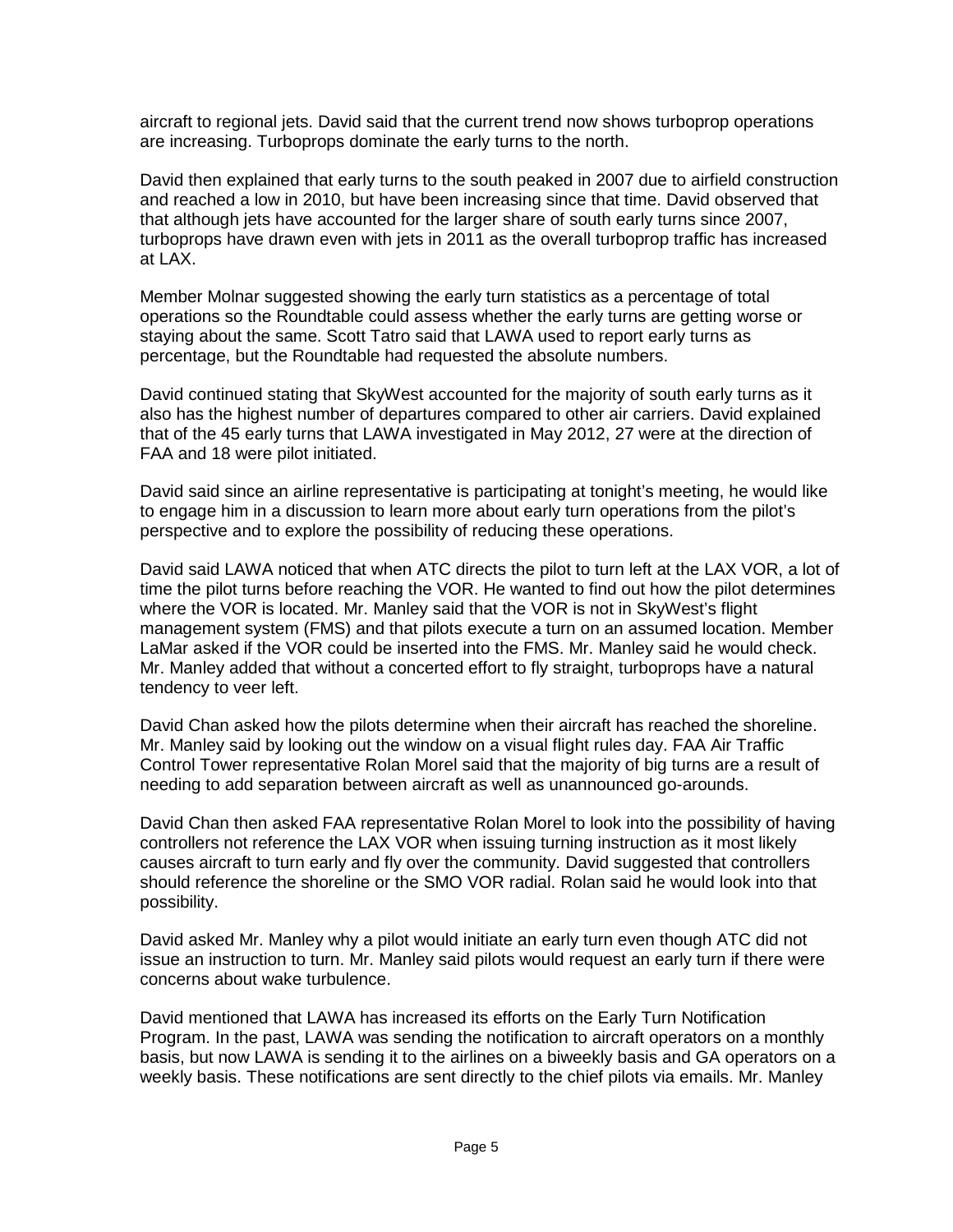said that at SkyWest, the Chief Pilot contacts the crews to discuss the circumstances of the early turns.

Chairman Schneider said that the Roundtable would appreciate any help the airlines could provide to safely reduce early turns.

## **Work Program Item A4: Missed Approaches/Go-Arounds**

**Description:** At times aircraft arriving at LAX are required to abort their landing and execute a missed approach. Historically, aircraft executing a missed approach have impacted the communities to the north and south of the airport depending on the runway complex they were originally assigned.

David Chan explained that after reaching a low of 483 in 2009, go-arounds have trended upward reaching 660 in 2011. David believes there is a direct correlation between the overall increase in LAX operations over the past couple of years and the increase in goarounds during that same time period. Southwest Airlines had the highest number of goarounds during the past 12 months with most occurring on the north side of the airfield where they are based. Skywest was a close second with most occurring on the south side of the airfield where they are based.

David asked Mr. Manley if there was anything the he could do to reduce the number of goarounds. Mr. Manley responded "No." Rolan Morel said that the go-arounds over El Segundo were for aircraft separation.

Member Cope asked how LAX compares to other airports. Mr. Morel said that he believes LAX's go-arounds would be lower. Mr. Morel said that LAX operates with a reduced separation of 2.5 miles versus 3 miles. Chairman Schneider added that there were reduced separation standards for the A380 and B747. Mr. Morel said that only the A380 separation standard had been lowered.

The complete presentation on the statistical update on aircraft operations can be found on the Roundtable webpage at [http://www.lawa.org/LAXNoiseRoundTable.aspx.](http://www.lawa.org/LAXNoiseRoundTable.aspx)

### **8. Review of Roundtable Correspondence Log**

David Chan reviewed the updated Roundtable Correspondence Log to determine if the Roundtable needs to take follow-up actions on some of the letters that are still outstanding. He provided status updates on the following letters:

- January 23, 2012 correspondence to the House and Aviation Committees on Aviation Matters supporting the Los Angeles Helicopter Relief Act of 2011. This bill is still in committees.
- July 28, 2011 correspondence to Janice Hahn and the Senate Conferees reaffirming support for the FAA reauthorization bill to include airspace redesign funding and Stage 2 aircraft prohibition. Bill passed in February 2012. It includes Stage 2 aircraft prohibition and funding for Optimization of Airspace and Procedures in the Metroplex project.
- May 25, 2011 correspondence to Curt Pringle, Chairman of the California High-Speed Rail Authority conveying the Roundtable's support for a high-speed rail route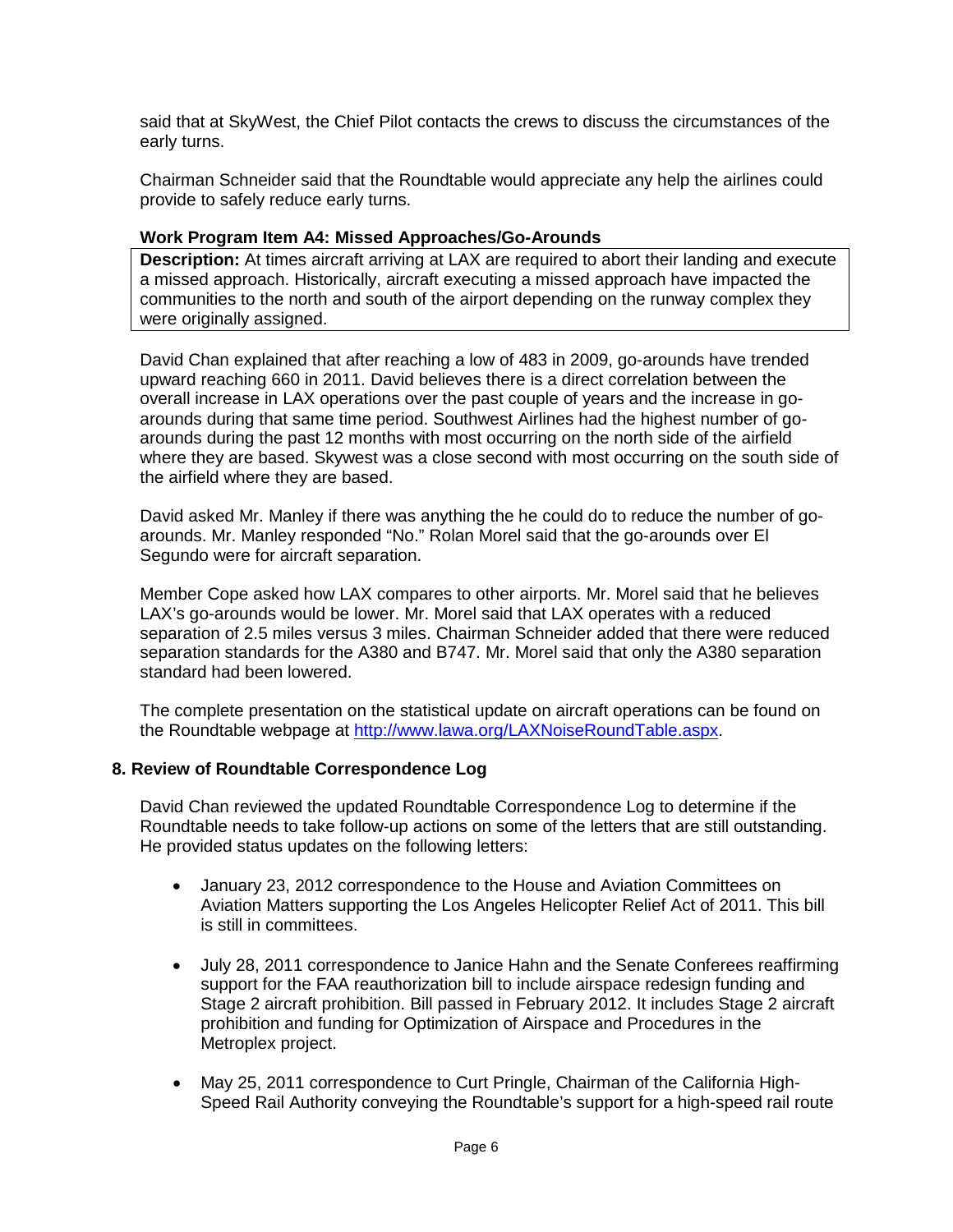to Palmdale. In January 2012, the Authority decided to retain the Palmdale route as a part of the High-speed Rail Project.

- March 25, 2011 correspondence to Thomas Petri, Chairman of the House Subcommittee on Aviation expressing the Roundtable's opposition to language in the FAA reauthorization bill providing categorical exclusions for Required Navigation Performance (RNP) procedures. The Categorical Exclusion provision is included in the final FAA Reauthorization legislation.
- Two separate letters to ACRP: one suggesting that airspace redesign be ACRP's FY2013 research focus area and one recommending specific noise problems for consideration in ACRP's 2012 research program. ACRP chose Information Technology and Airport Maintenance and Operations as the FY 2013 Focus Areas and did not select any noise problem statements for its FY 2012 research program.

The Roundtable received the update and took no further action on any of the letters.

## **8. Aviation Noise News Update**

Steve Alverson reviewed several recent aviation noise news items for the Roundtable including:

- the flight testing of two new aircraft engines, the GE Genx-2B and the P&W PW2100G, that are expected to reduce air emissions and aircraft noise;
- the imminent publication of FAA's sound insulation PGL was delaying the release of an ACRP guidance document on sound insulation programs;
- the initiation of Alaska Airlines arrivals into Seattle-Tacoma International Airport using satellite guidance to reduce noise, fuel burn, and air emissions;
- a flight training incentive program at Santa Monica Airport that would have sent training flights to other airports was tabled;
- PARTNER had released reports on the design for U.S. field studies on the effects of aircraft noise on sleep and the assessment of window on noise intrusion/energy efficiency/indoor air quality;
- the addition of Class D airspace north and south of LAX; and
- an upcoming community meeting on helicopter noise issues will be held near Van Nuys Airport in early August.

The complete aviation noise news update can be found on the Roundtable webpage at [http://www.lawa.org/LAXNoiseRoundTable.aspx.](http://www.lawa.org/LAXNoiseRoundTable.aspx)

### **14. Roundtable Member Discussion**

David Chan provided a report back on the Roundtable's request to look into a possible study that examines sound insulation treatments that were completed in the 1980s to evaluate if they were beginning to degrade. FAA representative Steve May had tracked down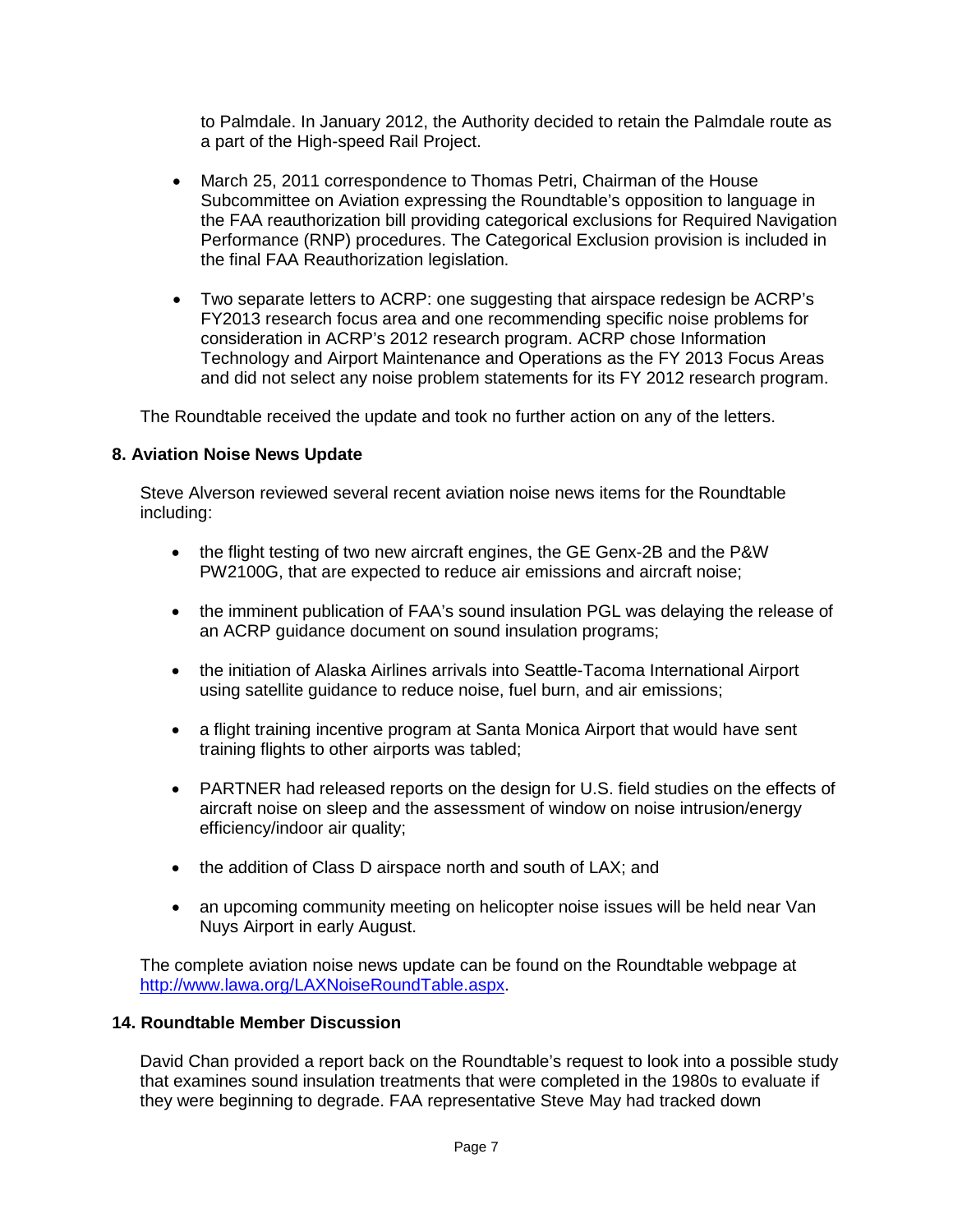information about the study and provided it to LAWA. David Chan said that ACRP is currently conducting the study, which should be completed in October 2012. David also said that current FAA policy does not allow the FAA to fund the retreatment of homes. Once the sound insulation materials are installed, the homeowners are responsible for maintaining them.

Chairman Schneider requested that the issue of the Roundtable recommending to FAA that it support funding the retreatment of homes with outdated acoustic materials be placed on the next Roundtable meeting agenda.

Steve May provided an update on the Southern California Optimization of Airspace and Procedures in the Metroplex (OAPM) process. Steve said that the purpose of the OAPM process is to transition from procedures based on ground-based navigational aids to satellite-based procedures. Steve May said that there are three phases to the Southern California OAPM process: the study phase; the design phase; and the implementation phase. Steve said that the study phase is complete and the design phase will kick off on October 15<sup>th</sup>. The design phase should take approximately six months. The implementation phase will include the environmental process and should take about 18 months. The environmental process will provide an opportunity for public comment.

Steve May said that FAA is aware of the San Gabriel Mountain Recreation Area that is currently under consideration by the National Parks Service and it will be considered as appropriate in the environmental documentation process.

Chairman Schneider asked when the Roundtable will have the opportunity to provide input into the OAPM process. Steve May said that the implementation phase is the appropriate phase for providing input on environmental issues.

Member Cope expressed concern that it seems late in the process. Steve May said the OAPM is primarily focused on taking the existing procedures and converting them to satellite-based procedures. He added that he is aware of the Roundtable's concerns, but the Roundtable should feel free to provide input to him and he will bring it into the OPAM process. Scott Tatro said that OAPM is on a very aggressive schedule, so changes that might trigger an EIS would be tabled for consideration under a different process. LAWA understands that at a minimum FAA will prepare an EA.

Chairman Schneider requested that a discussion of the Roundtable's recommendations for FAA consideration in the OAPM process be placed on the next Roundtable meeting agenda.

### **15. Review of Roundtable Actions and Requests from Members**

Steve Alverson reviewed the actions taken during the meeting, which included:

The Roundtable unanimously re-elected Denny Schneider and Carl Jacobson for two-year terms as Chair and Vice Chair, respectively.

The members approved Steve Alverson's suggestion for the Roundtable to send a letter to the ACRP Oversight Committee to express support for the following two problem statements for research:

• 13-02-13: Guidance Document for Helicopter Community Noise Prediction